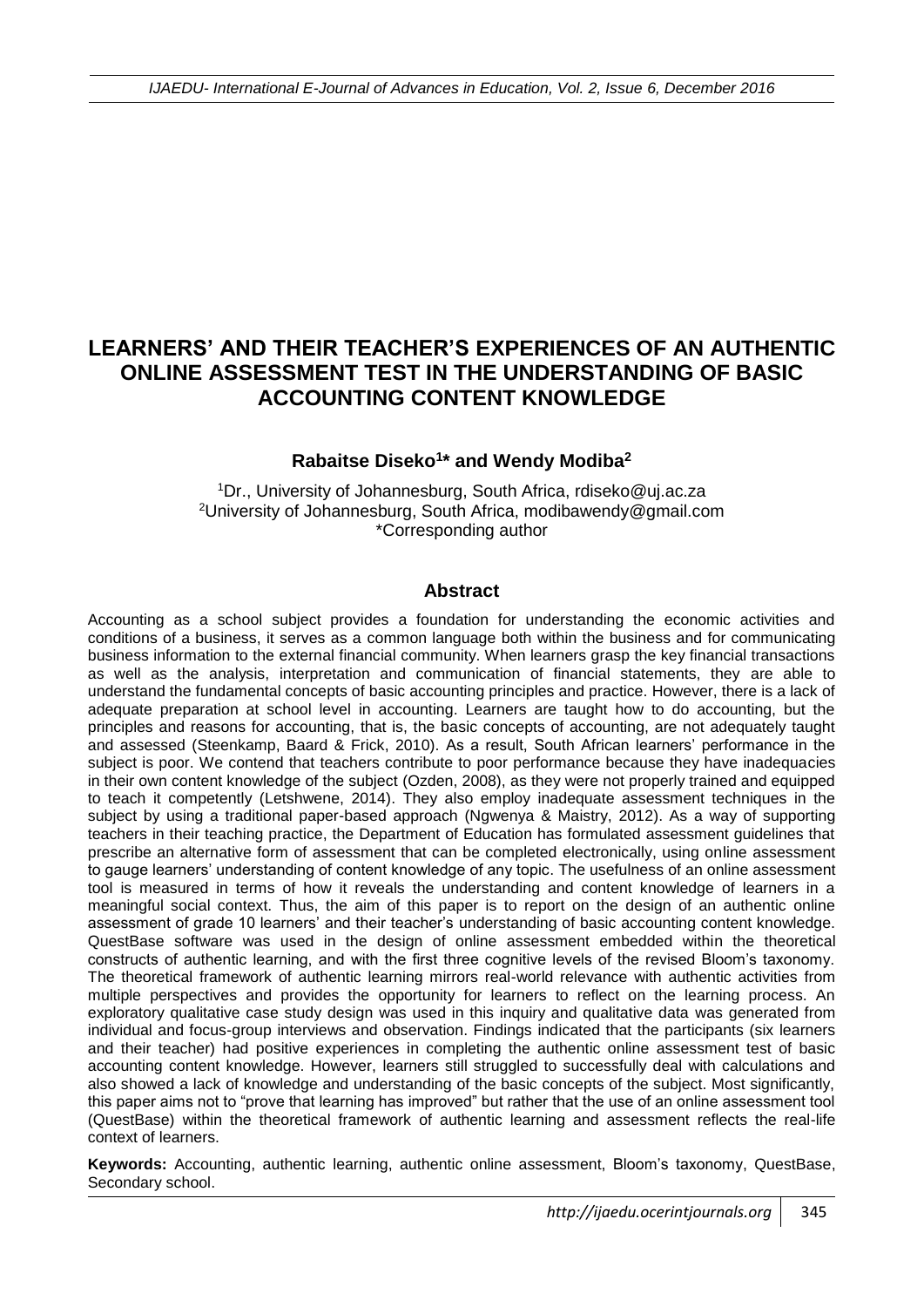## **1. INTRODUCTION**

Teaching and learning of Accounting is intended to develop learners' knowledge, skills, values, attitudes and ability to make meaningful and informed personal and collaborative financial decisions in economic and social environments (Department of Education [DoE], 2003). When learners know the fundamental financial transactions as well as the analysis, interpretation and communication of financial statements, they will be able to understand the fundamental concepts regarding basic accounting principles and practice (Department of Basic Education [DBE], 2011). For Singh, Chauhan and Singh (2016), accounting concepts mean the basic assumptions and rules and principles which work as the basis of recording of business transactions and preparing accounts. Hence, Myers (2016) strongly maintains that learners are firstly to be introduced to the conceptual framework and the abstract concepts based on which all financial accounting recording and measurement decisions are made, given the accrual basis of accounting, where mastery over the procedures of investigation is required. Therefore, to be able to solve an accounting problem, learners need to acquire a specific way of looking at a problem. They need to know and understand theoretical concepts by working through problems and exercises until they reach a point of "expertise" (Maton, 2011). Subsequently, they will be able to understand the fundamental concepts, analyse, interpret and communicate financial statements of the basic accounting principles in practice, that is, in a real-life context. As stated by Crittenden and Crittenden (2014), Accounting reflects economic, social, political, cultural and other local environmental conditions and, is the basis for development of an emerging economy. This could lead learners to become entrepreneurs that can contribute to economic development by facilitating the reallocation of resources from less to more productive uses (Acs & Storey, 2004).

However, South African learners are failing to acquire the necessary skills for the real-life work environment (Jameel & Hamdan, 2015). The DBE (2015) points out the three general factors that contribute to learners not achieving better results in Accounting in 2015. These are, firstly, the inability to identify relevant information; that is, weaker learners appear to be disadvantaged by being unable to strategically identify relevant information – they would be distracted by less important items while ignoring significantly more relevant and pertinent information. Secondly, learners are unable to accurately address the requirements of questions; that is, weaker learners provide incomplete or unclear responses to questions. Finally, they are unable to successfully deal with certain calculations involving such concepts as positive/negative signs, rands/cents, percentages and ratios. Bojuwoye, Moletsane, Stofile, Moolla and Sylvester (2014) assert that learners' poor performance in Accounting is attributable to poorly trained teachers.

In the study done by Manda (2014) have identified teachers' lack of adequate subject knowledge and problems of curriculum implementation strategies as contributing to learners' low pass rates. According to Modise (2016), the subject content knowledge and pedagogical knowledge of most South African teachers is poor and that this is a major cause of inadequate learner achievement in Accounting. The lack of subject matter content knowledge of teachers in the teaching and learning process negatively affects teaching and learning and teachers' lack of essential knowledge and skills points to inadequate teacher training, contributing to learners' poor performance in a subject (Jadama, 2014; Manda, 2014). Subsequently, Kuhn, Alonzo and Zlatkin-Troitschanskaia (2016) point out that the teaching of Accounting has shown that teachers need a profound support during their professional training in order to acquire subject content knowledge and skills of designing assessment tasks that will enable their learners to perform and achieve best in the learning process.

In a way of supporting teachers in their teaching profession, the DoE (2004) formulated an alternative form of assessment from paper-based to electronic, using online assessment to assess learners' understanding of content knowledge of any topic (DoE, 2007). Assessment is a crucial element for effective learning and the design of assessment activity is critical, and properly aligning the assessment to the learning outcomes can produce a constructive learning practice (Biggs & Tang, 2011). Consequently, Baleni (2015) asserts that the design of online assessment must serve the intended purpose, that is, to assess learners' learning in a subject and as such, they must see the value or the benefit in the assessment activity.

Benefits of online assessment are that it gives learners different ways to learn and to demonstrate their learning, facilitates timely formative feedback and builds learners' understanding of the content they have learnt (Baleni, 2015). An online assessment has a rich interface which has the potential to be delivered at various speeds and levels according to the specific needs of the individual (Noyesa & Garland, 2008). Kearsley (2000) points out that all students' responses can be recorded, providing a wealth of data to analyse and assess their performance. For Al-Amri (2009), online assessment assists test developers to provide the same test conditions for all examinees, regardless of the test's population size. Mostly students praise online assessment in discussion forums as informative and guiding in concepts dealt with in class (Baleni, 2015). Importantly, well-designed online assessments, including multiple choice questions, allow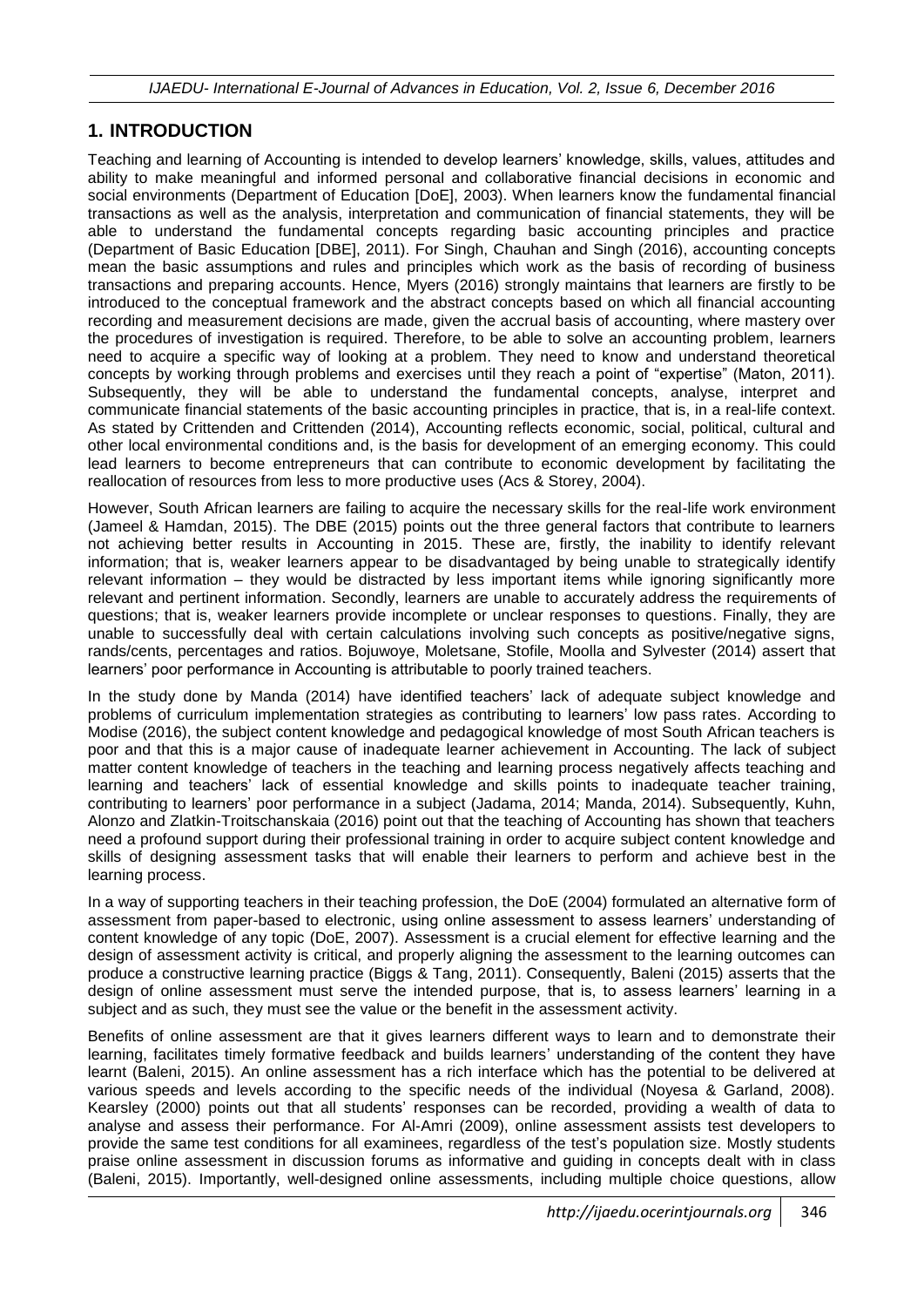assessment of higher cognitive functions, such as critical thinking and analysis skills (Draper 2009; Leung, Mok & Wong, 2008). It has been revealed that students learning for a multiple-choice assessment concentrate on understanding and comprehension (Leung, et al., 2008) of the content knowledge. Nonetheless, Al-Bataineh, Anderson, Toledo and Wellinski (2008) acknowledge most of the online assessments or computer technology used by teachers is designed without a theoretical framework to scaffold learners' understanding of content knowledge for meaningful learning experiences.

## **2. THEORETICAL FRAMEWORK FOR THE DESIGN OF AN ONLINE ASSESSMENT**

A lack of theoretical expertise in the design of online assessments limits researchers' or teachers' vision of what might be accomplished with computer technology in an educational context (Selfe, 1990). Unequivocally, the function of a theoretical framework is to inform the rest of the design to help teachers to assess and refine their goals and develop a realistic assessment task (Hale & Napier, 2013) that mirrors real-life experiences of learners for meaningful learning experiences in the learning process. This study employed the characteristic of authentic learning as a theoretical framework in the design of an online assessment. Authentic learning is learning through applying knowledge in real-life contexts and situations, and allows learners to make connections between the school setting and the demands of their broader communities (Mantei & Kervin, 2009). Herrington and Oliver (2000) articulate that useable knowledge is best gained in learning environments that feature the characteristics of authentic learning as presented in Table 1.

| Characteristics of authentic learning |                           |                                                                                                                          |
|---------------------------------------|---------------------------|--------------------------------------------------------------------------------------------------------------------------|
|                                       | Key constructs            | A brief explanation in context                                                                                           |
| 1)                                    | Authentic context         | Authentic context embedded in the way the knowledge will<br>be used in real life                                         |
| 2)                                    | Authentic activity        | Authentic activity that people do in the real world of practice                                                          |
| 3)                                    | Multiple<br>perspectives  | The opportunity for learners to examine the task from<br>different perspectives using a variety of resources             |
| 4)                                    | Reflection                | The opportunity to reflect and involve learners' beliefs and<br>values                                                   |
| 5)                                    | Interdisciplinary         | Activities encouraging interdisciplinary perspectives and<br>building of expertise in other well-defined fields          |
| 6)                                    | Authentically<br>assessed | Assessment that is seamlessly integrated with learning in a<br>way that reflects how quality is judged in the real world |

Table 1. Characteristics of authentic learning (adapted from Herrington & Oliver, 2000).

Authentic contexts in the classroom are more than simple examples from real-world practice that act as illustrations of a concept being taught. The context needs to be all embracing, to provide the purpose and motivation for learning (Herrington & Kervin, 2007). Accordingly, authentic learning requires students to complete tasks that would be carried out in the real-world workplace and it means that theoretical knowledge or concepts are applied to scenarios which are akin to those found in reality (Simpson, 2016) using technologies as cognitive tools. Cognitive tools mean "technologies, tangible or intangible, that enhance the cognitive powers of human beings during thinking, problem solving, and learning" (Jonassen & Reeves, 1996, p. 693). Such an approach is cognitively authentic, as students are made to think deeply about the content that they are learning and are subsequently able to discover new knowledge (Herrington & Herrington, 2006).

Enabling learners to use their cognitive structures enables them to achieve a deeper level of understanding in the learning task (Craig, 2016) within an authentic online assessment task that is designed according to the six levels of cognitive processes of the revised Bloom's taxonomy, namely remembering, understanding, applying, analysing, evaluating and creating (Anderson & Krathwohl, 2001). In the context of this study, only the first three levels of the revised Bloom's taxonomy were used with their related action verbs in the design of the online assessment as follows: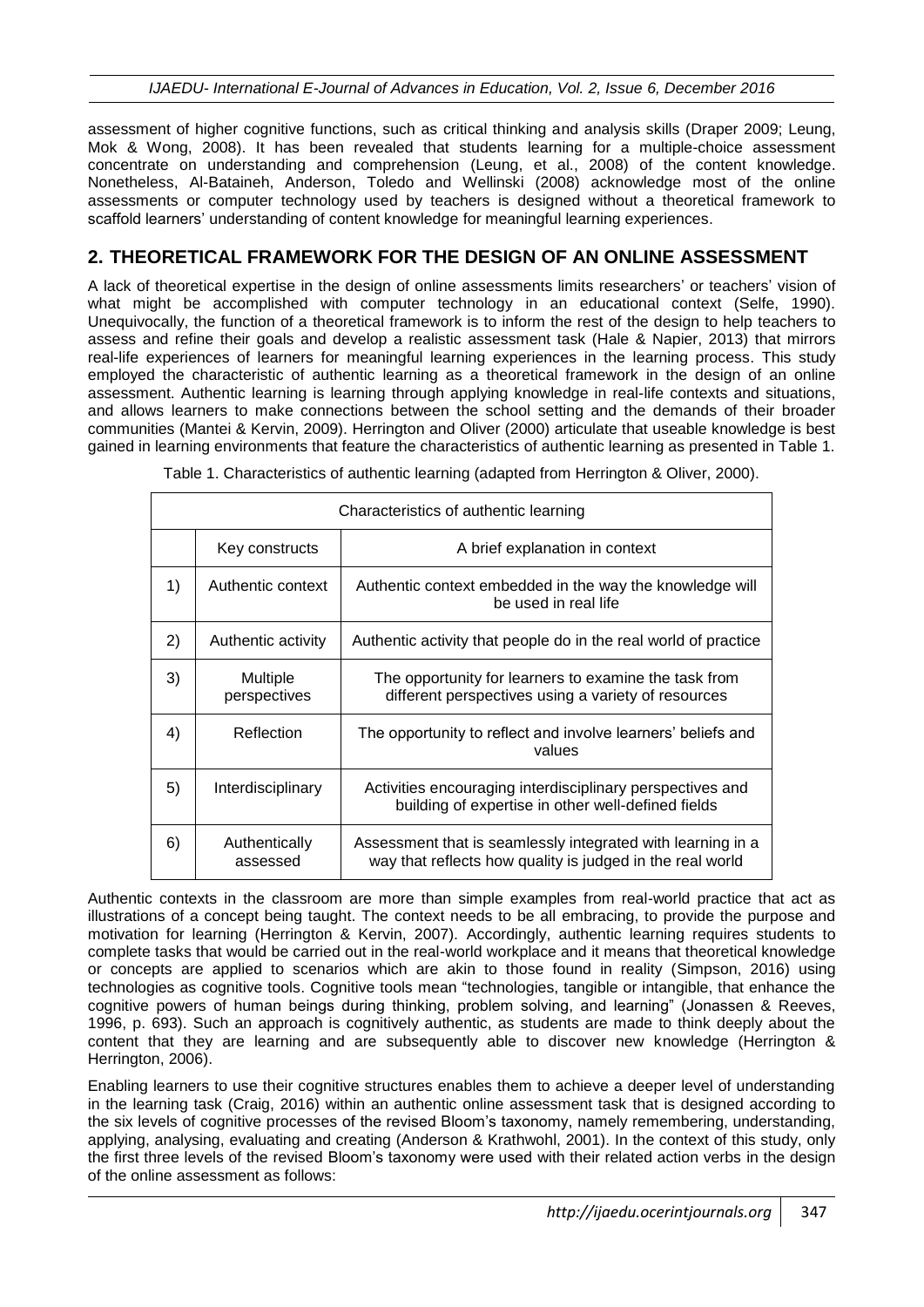- Remembering with action verbs  $-$  define, identify, name, recall;
- Understanding with action verbs choose, classify, give in one word; and
- Applying with an action verb calculate.

These lower levels of skills are required to be formed before progressing to the higher levels as they underlie critical thinking to produce the desired effects of incremental learning in teaching in a school subject (Nkhoma, Lam, Richardson, Kam & Lau, 2016). Accounting content was generated from the Annual Teaching Plan for Term 1 as stipulated in the Curriculum and Assessment Policy Statement (DBE, 2011), which stipulates 10 weeks of teaching and learning. Learners were expected to remember facts, understand concepts and apply procedures of basic accounting content knowledge.

The design of accounting online assessment was done using QuestBase software, an online quiz creator that allows teachers to create tests and assessments with powerful customisable features, such as question banks (multiple choice, fill in blanks, true/false, short, essay-type answer, or any combination of these modes), pictures, equations, scores and feedback. It is a form of highly interactive and self-evaluating assessment (SmartLite Software, 2013). QuestBase is a web service with an unlimited number of questions, with no limit to the number of learners taking the assessment, and the created assessments can be carried out on various platforms, such as any personal computer or mobile device.

### **3. CONTEXT OF THE STUDY**

The study was conducted at a public secondary school in Gauteng Province, South Africa. The school has internet connectivity, a data projector and computer laboratory with 40 computers. The school also received 40 new computer tablets and headphones provided by the Gauteng Department of Education. All the teachers and learners in the school have basic computer skills. 34 learners with their teacher participated in the study and before they completed the online assessment, they were orientated about: i) multimedia resources, such as playing the video clip with sound with their headsets on or using the magnifying glass to expand a picture for content presentation; ii) how to use the built-in calculator instead of a battery-operated calculator; iii) how to submit the completed assessment online; and iv) how to check the feedback and results provided after submission. Ethics approval was obtained through the school, Gauteng Department of Education and the Johannesburg University's Faculty of Education Academic Ethics Committee. The research question guiding this study was: What are learners' and their teacher's experiences of the design of authentic online assessment in understanding basic accounting content knowledge?

### **4. RESEARCH DESIGN**

A qualitative case study as a research design was used in this enquiry as it reflects the real-life context (Yin, 2014) of the participants. Hence, an exploratory case study was employed to better understand the design of an online assessment with theoretical insights. Consequently, the unit of analysis (the case), was the design of an authentic online assessment test in understanding of basic accounting content knowledge of learners.

A qualitative data was generated from interviews and observation. Open-ended semi-structured individual and focus-group interviews were used to elicit precise information from the participants, which allowed them to express their responses in their own words. After learners completed online assessment test, a focusgroup interview was conducted with six of them and their teacher was also interviewed individually after learners' interviews. A tape-recorder was used during interviews. Learners were also observed during the completion of online assessment test and the observation data was based on their interaction with QuestBase software and their experiences in answering the accounting content designed in authentic learning and teaching context.

Data from the interviews and observation was analysed through content analysis in order to reduce it into manageable codes, themes and categories. As Bryman (2004, p. 542) avows, content analysis allows "categories to emerge out of data and on recognizing the significance for understanding the meaning of the context in which an item being analyzed appeared". The categories generated during data analysis were about learners' and their teacher's experiences on the design of authentic online assessment in understanding basic accounting content knowledge.

### **5. RESEARCH FINDINGS**

The findings which emerged from the learners' and their teacher's experiences on the design of authentic online assessment in understanding basic accounting content knowledge are presented in relation to the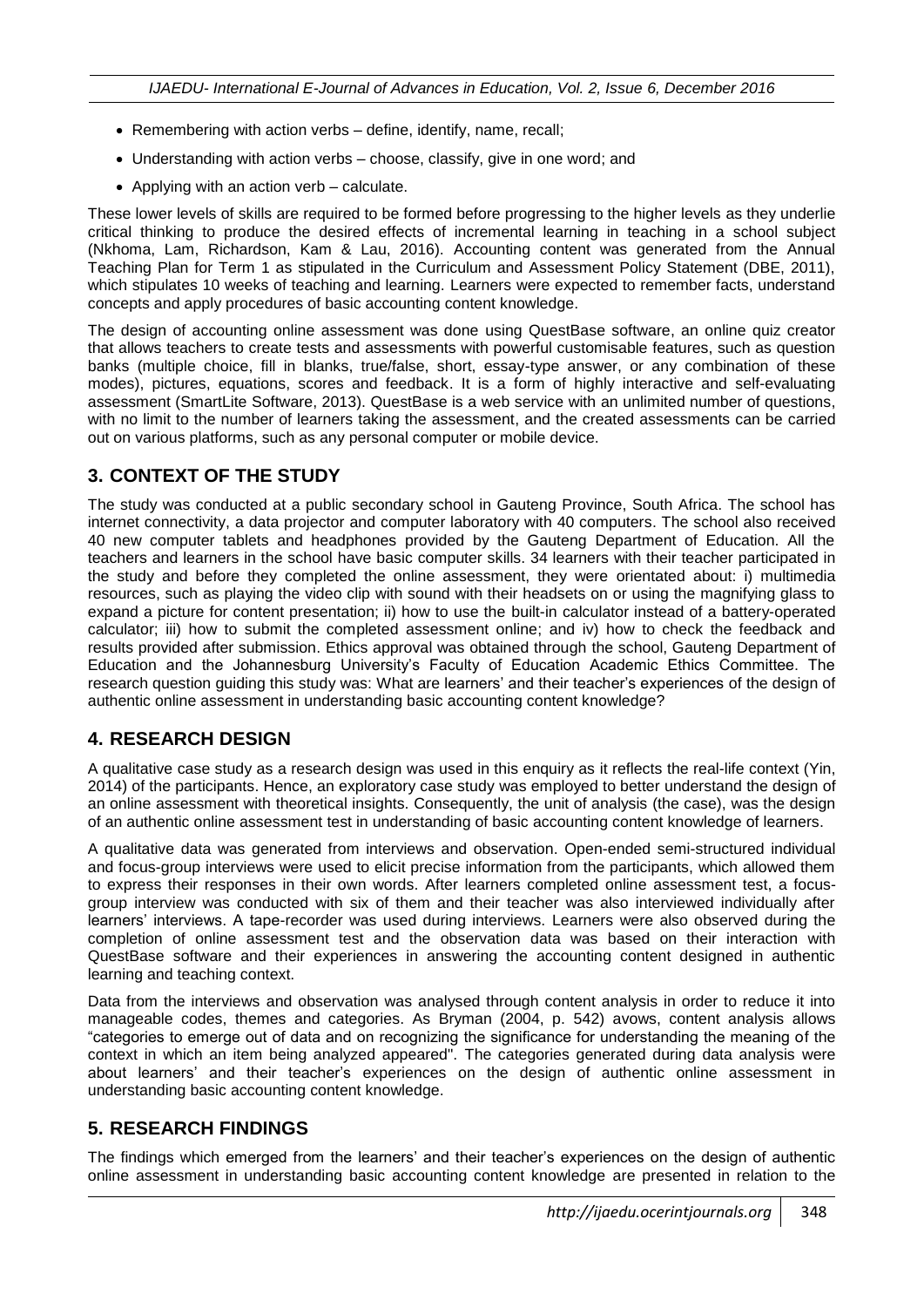*IJAEDU- International E-Journal of Advances in Education, Vol. 2, Issue 6, December 2016*

characteristics of authentic learning in Table 1 and the first three levels of the revised Bloom's taxonomy. Fictitious names were assigned to each learner in order to protect their identities. Six categories generated from interviews supported by observation data are discussed below.

#### **5.1. The Design Of Authentic Online Assessment Enabled Learners To Remember, Understand And Apply Basic Accounting Concepts That Mirror Authentic Real-Life Context**

Learners' and their teacher's experiences on the design of authentic online assessment in understanding basic accounting content knowledge in authentic context were expressed as follows:

- Dumi Pictures in the assessment are for the business that we know like of Ndondosa Pizza restaurant. I remember there are different malls in our area … So when you answer looking at the pictures it is easy because you just remember what you have seen already and it is something that you know. I think it is nice to present accounting assessments using real picture and videos, it should be done more often.
- Boity Yes. The pictures with words on the computer screen made me to understand better, for example, the terms that we use in accounting like … non-current assets. So I was able to answer the assessment easily.
- Enhle Sometimes the terminology is current assets when we classify things like … money in the bank, cash float and pizza ingredients ... so pictures with words assist in understanding the terminology because it is confusing sometimes.
- Teacher Learners who understood … more so with the assistance of the images rather than words alone displayed on their computer screens … like an extract with videos which is already making it real life because of the system that is used worldwide when handling petty cash in a business.
- Cebile You click on the magnifying glass. It helped me to understand the accounting concepts a lot because what I have seen is what takes place every day in businesses around.
- Andile Also the person talking in the video was explaining the terms which I did not know and showing pictures of petty cash. I found it easy because I could play the video again to understand the concepts better and then answer the questions. I know a situation like this in my neighbours' business.

Findings from the observation data also indicated that learners were engaged in answering the assessment test that represented the real-life context as a result of the graphics and video with voice recording included in the design of the authentic online assessment.

Learners were asked to reflect on their answers about the authentic assessment test and the some of them found questions on calculations difficult to answer but others found the assessment helpful:

- Feni The calculations were difficult because you had to calculate first … I tried to calculate the amount but did not get it right.
- Andile The petty cash video was difficult ... We were not taught that in class and I found it difficult to calculate the amount. The one … about being an auditor was difficult because I have to think.
- Dumi I found that the moving pictures in the video and the explanation gave more information on what petty cash and the imprest amount is about. I was able to calculate the imprest amount.
- Enhle The one of Kitty Kat scenario, you've got to think hard like an auditor to choose the right answer … This assessment is interesting because it shows us that in real life auditors, financial advisors and accountants are important people to help you run your business smart.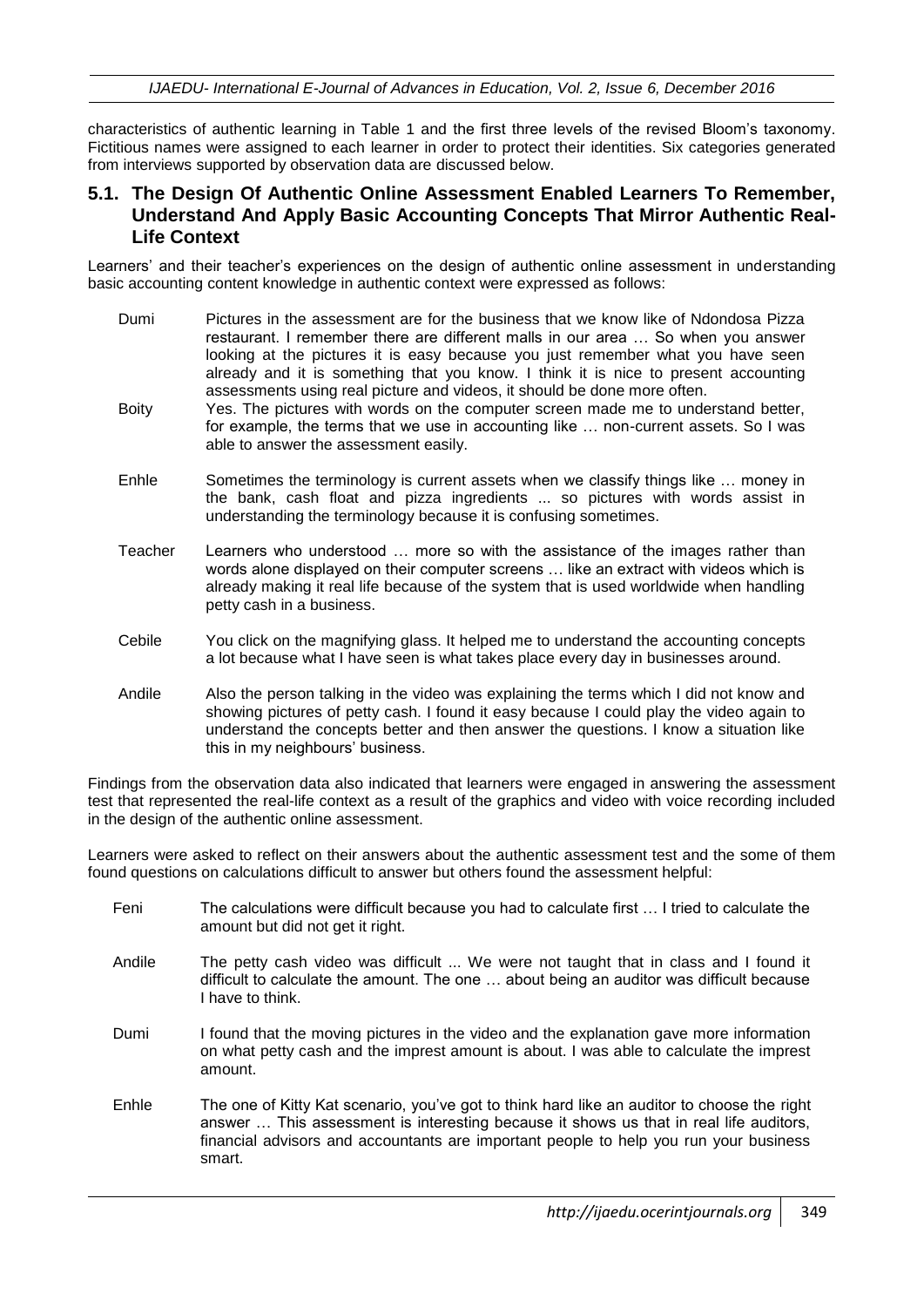The teacher shared his learners' difficulties in doing calculations and needing to think before answering questions:

Teacher The scenario question on internal control, I can say that was higher-order thinking because it just needed some kind of reasoning, apply procedures in a business. Learners often struggle with financial accounting because there are a number of aspects to remember.

#### **5.2. Assessing Learners' Content Knowledge Within Authentic Online Assessment Enabled Them To Carry Out Tasks Based On The Real World Of Work Of Accountants And Business People**

A fictitious scenario was complex enough for learners to encounter it in a real business environment. The teacher experienced how learners would do as accountants in a real-life context:

Teacher With the authentic online scenario, we have a situation on decision making by the auditor like the one describing internal control procedures to be implemented by management in the business to avoid stock loss or theft. This was really professional. This is a good initiative in accounting studies.

Corroborating the teacher's experience, two learners pointed out that:

- Boity As accountants, we used terms like debtors as people who owe the business money and I know the difference between income and expenses. You must also know which account is debited or credited so that you use it correctly.
- Enhle Accountants use, for example, money in the bank and cash float you classify as current assets like it is used in this assessment activity and you must know that and not confuse it with non-current assets.

In answering the question: Did the authentic online assessment ensure that learners utilised the workplace concepts covered in the Accounting syllabus to produce solutions that would be acceptable in the workplace? The teacher's reply was:

Teacher Yes, reasons being we had a situation to act like an accountant assisting the business owner with usage of correct accounting concepts and to separate the business accounts according to generally accepted accounting principle. For example, to identify the different types of businesses, current assets, non-current assets, expenses, including the definitions of the basic accounting concepts.

#### **5.3. Authentic Online Assessment Activity Developed Learners' Multiple Perspectives Used By Accountants In Their Workplace Environment**

The use of computers (QuestBase) in Accounting created the opportunity for learners to perform as accountants or business people in the real world from multiple perspectives:

- Andile Yes … especially when we do accounting using computers like now… it feels good. In many companies people use computerised accounting.
- Cebile Accountants use computers all the time when they do their work in the office and at home like doing business transactions online and sending e-mails to clients.
- Boity During our normal class we use battery-operated calculators for activities but now with this online activity we can use the calculators that are built in the computers for our calculations and to solve problems and we don't have to bring our old battery calculators anymore to class.

#### Enhle Some of us used tablets. So I have seen business people using tablets these days. They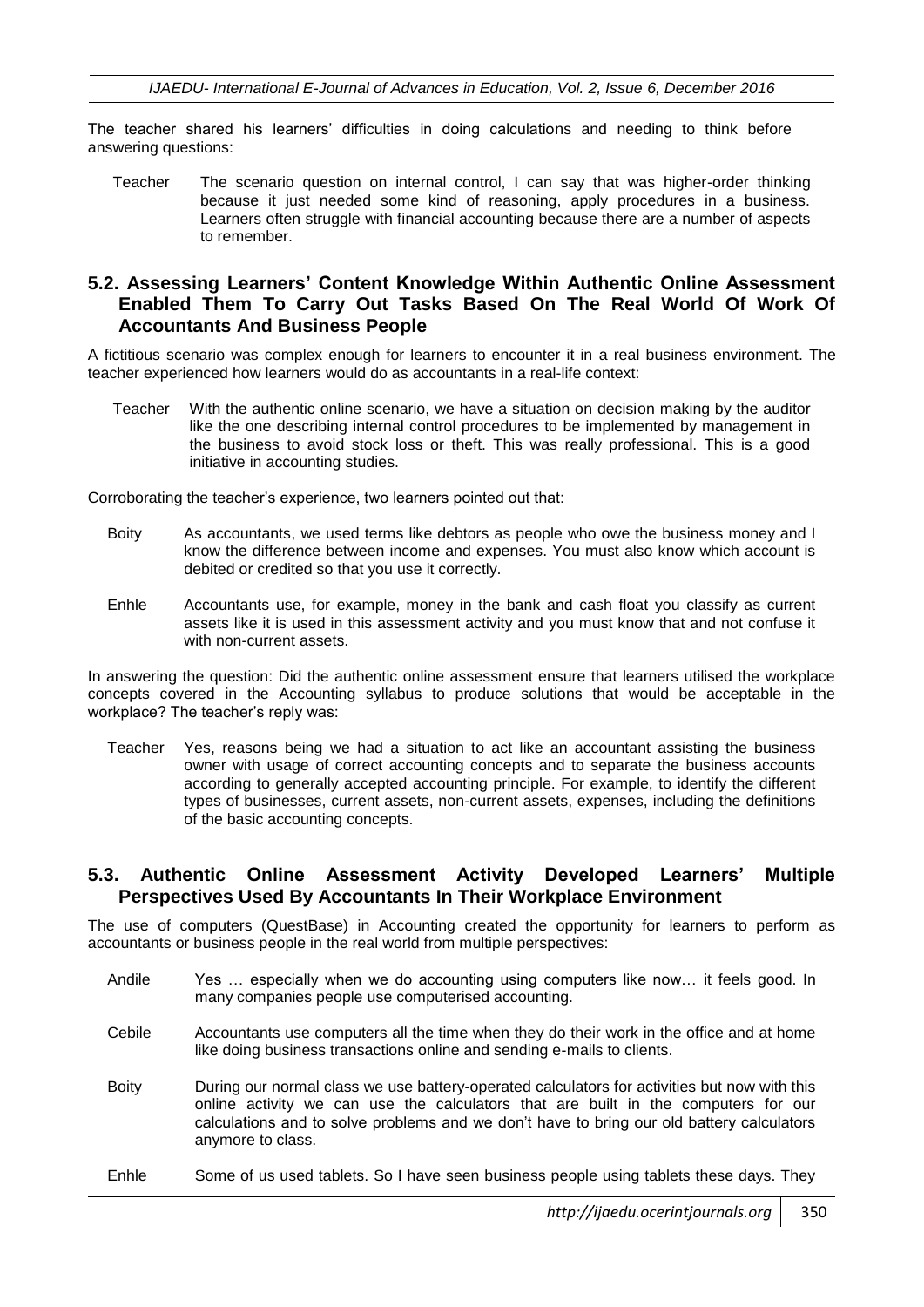carry them everywhere to run their business, such as, buying online and connecting with clients.

- Dumi I also saw classmates using cell phones to write the same online assessment as we did. So you can still do this assessment using a cell phone.
- Feni Our teacher used his cell phone, it means I can do business at home using a cell phone when connected to Internet, like online, cell phone and Internet banking.

In substantiating what learners have experienced in learning accounting content with technological devices, the teacher experienced that:

Teacher These days you find that many businesses use technology to run their affairs, so using computers in accounting gives learners that feel of being in the professional world already. Accounting could be made simpler and more practical and professional using computers, tablets and cell phones.

#### **5.4. The Immediate Feedback Embedded Within Authentic Online Assessment Enabled Learners To Reflect On Their Performance And About Their Future Prospects**

- Cebile Taking the test online was interesting because it showed me the correct answers and the wrong answers. I can improve my understanding of accounting concepts and terminology and the correct advice to give to my clients.
- Boity I got all answers correct because I as an auditor, I was able to give right advice to business people like uMi Casa. Auditors apply their minds a lot in order to provide specific auditing procedures because they have the knowledge. The use of this computer gave me an opportunity to check my answer with feedback received on my answer as an expert.
- Andile It was fun and interesting. I did not have exposure to computers in accounting at all but I think it is necessary for us to use it to study and also find it useful for my future employment and career.
- Enhle I did not have exposure to computers in Accounting at all but I think it is necessary for us to use it to study and also find it useful for my future employment and career.

An authentic online activity that enables learners to reflect on learning develops self-awareness and thinking about the learning process. In responding to this question: "How do you reflect about being given a chance to imitate the task of an accountant in this online assessment activity?" Learners responded that:

- Dumi I know the answers now to the questions I did not know before. Solutions are given at that moment instead of a day or two later. I have learnt from this online assessment.
- Enhle It shows everything at the end like your percentage mark and the graph shows the answers I got right and wrong in different colours. It is nice and I love it.

In sharing his learners' experiences with immediate feedback through authentic online assessment testing, the teacher experienced that:

Teacher The most interesting part I found is that learners received immediate feedback after completing an assessment activity; this can address their weaknesses they may be having with content immediately. That helps me as a teacher too in order to identify the content gap fast with QuestBase.

Findings from the observational data also indicated that learners enjoyed and were encouraged to complete the assessment test as they were receiving immediate feedback in the process.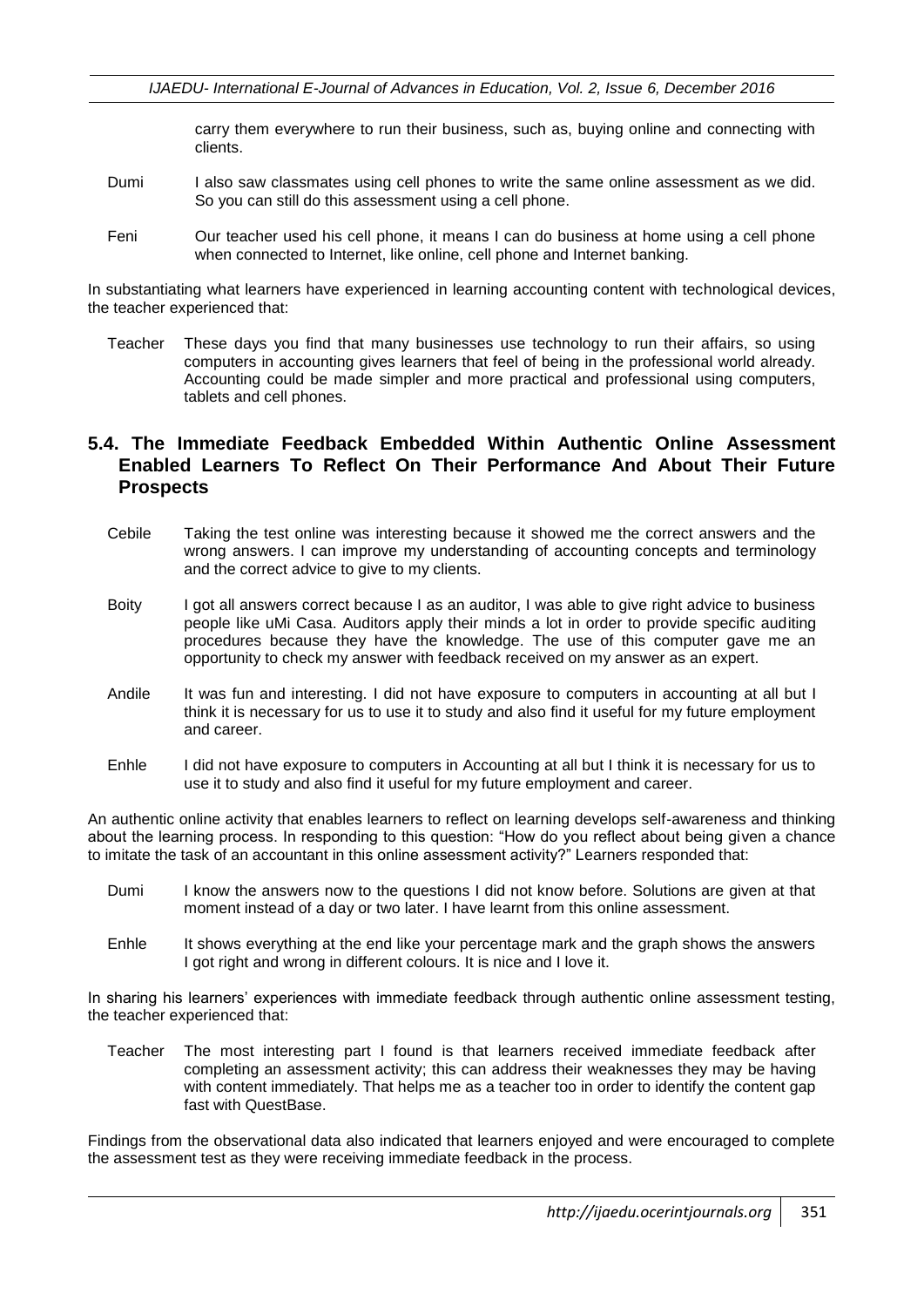#### **5.5. Authentic Online Assessment Enabled Learners To Integrate The Learning Of Accounting To Other Subjects**

The authentic online assessment activity was deliberately designed to integrate or apply interdisciplinary perspectives across different subject areas. This was evident from the learners' experiences:

- Feni I enjoy accounting because in this assessment activity we also learnt about starting a new business just like we are taught in Business Studies. The method of doing things is similar in these subjects.
- Boity Yes, were taught some accounting concepts in EMS [Economics and Management Sciences] and they are also in the test like the different types of businesses. We also learn that in Business Studies.
- Enhle I understand the accounting basic concepts better now in this assessment activity because they are related to the real world and apply in other subjects I am studying as well.

In spite of this, the teacher shed some light on certain topics of the accounting curriculum that were either not covered or not adequately taught in grades 8 and 9:

Teacher Petty cash was introduced in EMS lower grades right … it was a summary, like, it wasn't detailed enough in lower grades … but they didn't go in detail like the video explained to them ... their background in EMS wasn't solid – that much so we as educators in grade 10 accounting we are facing problems … there are certain things they are that ought to have been known in grade 8 and 9 which probably they are struggling with.

#### **5.6. The Design Of Authentic Accounting Assessment Activity With Questbase Was Seamlessly Integrated To Promote Effective Learning**

In responding to the thought about the design of authentic accounting assessment activity integrated with QuestBase, participants expressed that:

- Dumi I find this assessment activity promoting learning because I understood exactly what role accountants do and the problem solving that goes with it and that helped me know how to improve my performance.
- Feni This assessment activity made us to be active and to engage with content and learn creatively. We got more information on the side as we went along in the assessment activity than in normal assessment in class to support our understanding of the content.

It is thus evident that the teacher rated highly the design of authentic accounting content as seamlessly integrated with QuestBase:

Teacher I find this assessment activity better than the traditional method, interesting, motivating as well as an opportunity to see if the learners shall have learned some skills and understood the content and representation of their lived experiences or professionalism through their engagement with content in the online assessment activity, unlike just assessing how much they have learned and can produce at the end of a particular period.

Overall, findings from the observation reported that some of the learners showed signs of frustration as they struggled at first to interact with multimedia resources and assistance was provided to them. As the test of accounting content was designed in an online assessment embedded within authentic learning and teaching, more became confident in engaging with the assessment test supported by the computer. Most of them expressed happiness, were comfortable and were motivated to continue with the idea of using a new method of assessment in the form of an online computer based assessment.

### **6. DISCUSSION**

The discussion on the findings of six categories are related to and embedded within the characteristics of authentic learning as presented in Table 1 and the first three levels of the revised Bloom's taxonomy.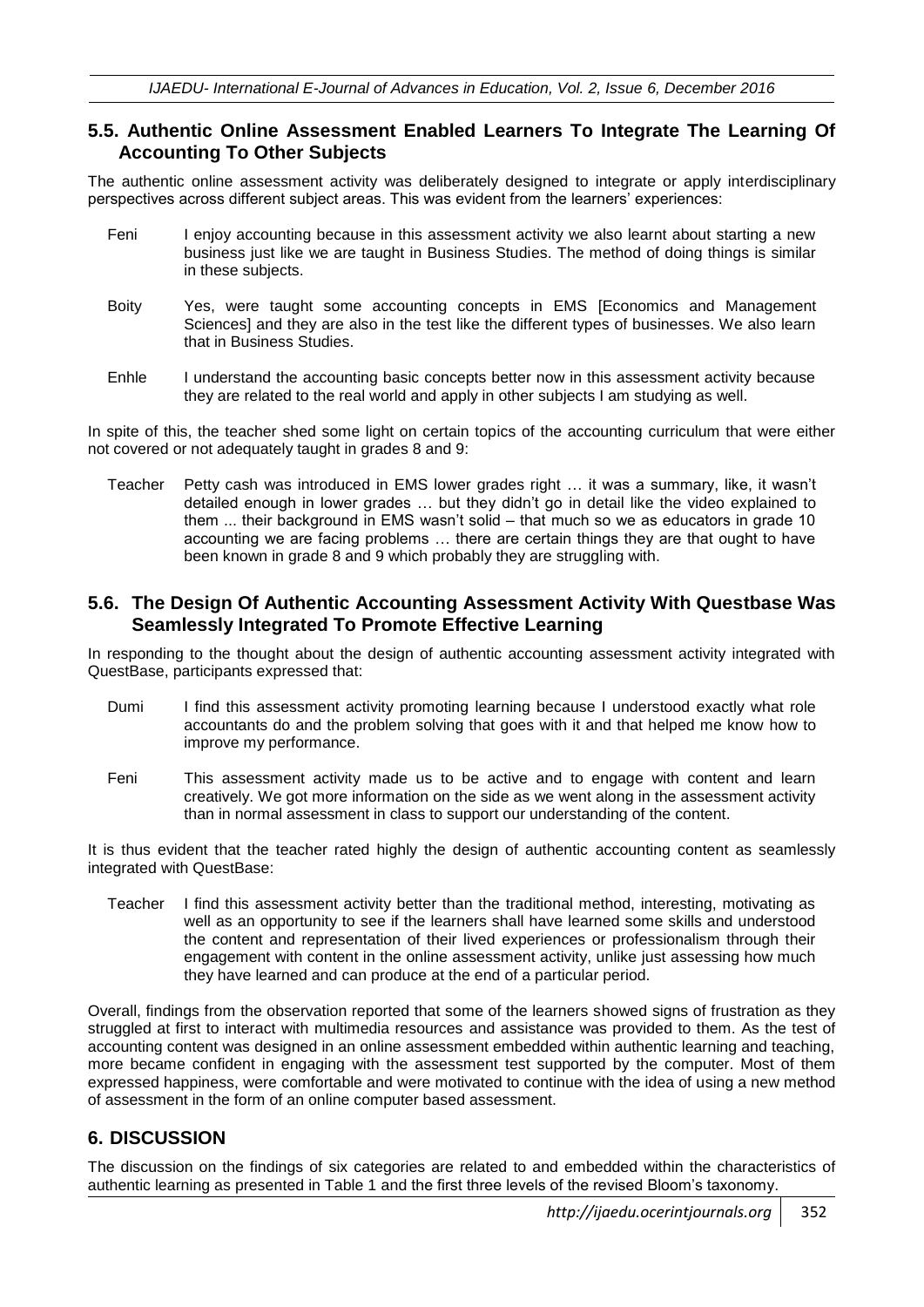The design of authentic online assessment mirrored the real-life context, enabled learners to remember, understand and apply basic accounting concepts: The use of multimedia elements in a scenario helped the learners to easily answer questions as they were able to remember, understand and apply (levels of Bloom's taxonomy) the basic accounting concepts. The scenario enabled them to reflect on accounting concepts (reflection) that were seamlessly integrated with the real world and not separated from the nature of the task (authentically assessed) and as such, embedded in the activity (authentic activity).

Assessing learners' content knowledge within authentic online assessment enabled them to carry out tasks based on the real world of work of accountants and business people: An authentic online scenario (authentic context and authentic activity) enabled the participants to think deeply and to consider (reflect) the significant of accounting as a school subject (interdisciplinary) that can be applied in the real-life situation of a business. So, participants positively experienced that value of the design of the assessment test (authentically assessed) based on accounting concepts that form the language of communication in different types of businesses (multiple perspectives) in real-life environments.

The design of authentic online assessment activity gave learners the opportunity to use various resources accountants use in the workplace environment: The participants acknowledged (reflect) that technological devices (multiple perspectives) are necessary in the work place of accountants (authentic context and authentic activity) and in the business world. Business transactions, calculating, sending e-mails to clients, using the internet for banking in a professional world (interdisciplinary) could be made simpler by computer technology.

The immediate feedback embedded within authentic online assessment enabled learners to reflect on their performance and about their future prospects: Learners reflected and acknowledged that learning Accounting with computers is fun and interesting. Above all, their reflection was more critically projected at future employment (multiple perspectives, authentic context and authentic activity) and possible career choice. As an auditor, one would need to have knowledge about specific auditing procedures (interdisciplinary) in order to be able to give the right advice to business people. Receiving immediate feedback helped to identify (reflect) the weaknesses and the content gaps that they were struggling with in the learning process.

Authentic online assessment testing enabled learners to integrate the learning of Accounting to other subjects: Learners confirmed that they enjoyed completing the assessment, as they then also understood (reflect) concepts related to other subjects like Business Studies and EMS (interdisciplinary, multiple perspectives, authentic activity and authentic context).

The design of authentic accounting assessment activity with QuestBase was seamlessly integrated to promote effective learning: The online assessment test was better than the traditional methods of assessment or normal assessment in class to support learners' understanding of the content. The participants experienced and acknowledged (reflection) that the seamlessly integrated design of authentic assessment activity with QuestBase supported them in understanding problem solving (authentic context, authentic activity and multiple perspectives) and in improving their performance in subject.

Consequently, using computer technology tools in Accounting in schools within the authentic learning context and taking into account the cognitive levels of Bloom's taxonomy will not only develop learners' important skills such as communication, interpersonal skills and critical and analytical thinking skills but also develop their professional accounting skills that can make profound contribution to knowledge in emerging economies (Elsaadani, 2015). As Ganda, Ngwakwe and Ambe (2014) point out, this investigation is important considering the importance of education toward social and economic development within the South African context and beyond, and that learners must be properly prepared to participate in the world economies by becoming entrepreneurs.

### **7. CONCLUSION**

In this paper, the design of online assessment with QuestBase software was underpinned by the six characteristics of the theoretical framework of authentic learning and the first three cognitive levels of the revised Bloom's taxonomy. The theoretical framework of authentic learning, including cognitive levels of Bloom's taxonomy, was used in order to give us a better perspective of our research approach and the underlying assumptions influenced our research design (Caliendo & Kyle, 1996). For a lack of a theoretical framework in research design limits our vision of what might be accomplished with computer technology in a broader social and educational context (Mishra & Koehler, 2006). Despite the fact that the participants had a positive experience in understanding of basic concepts of accounting, learners still need to be supported in order to improve their performance in the subject.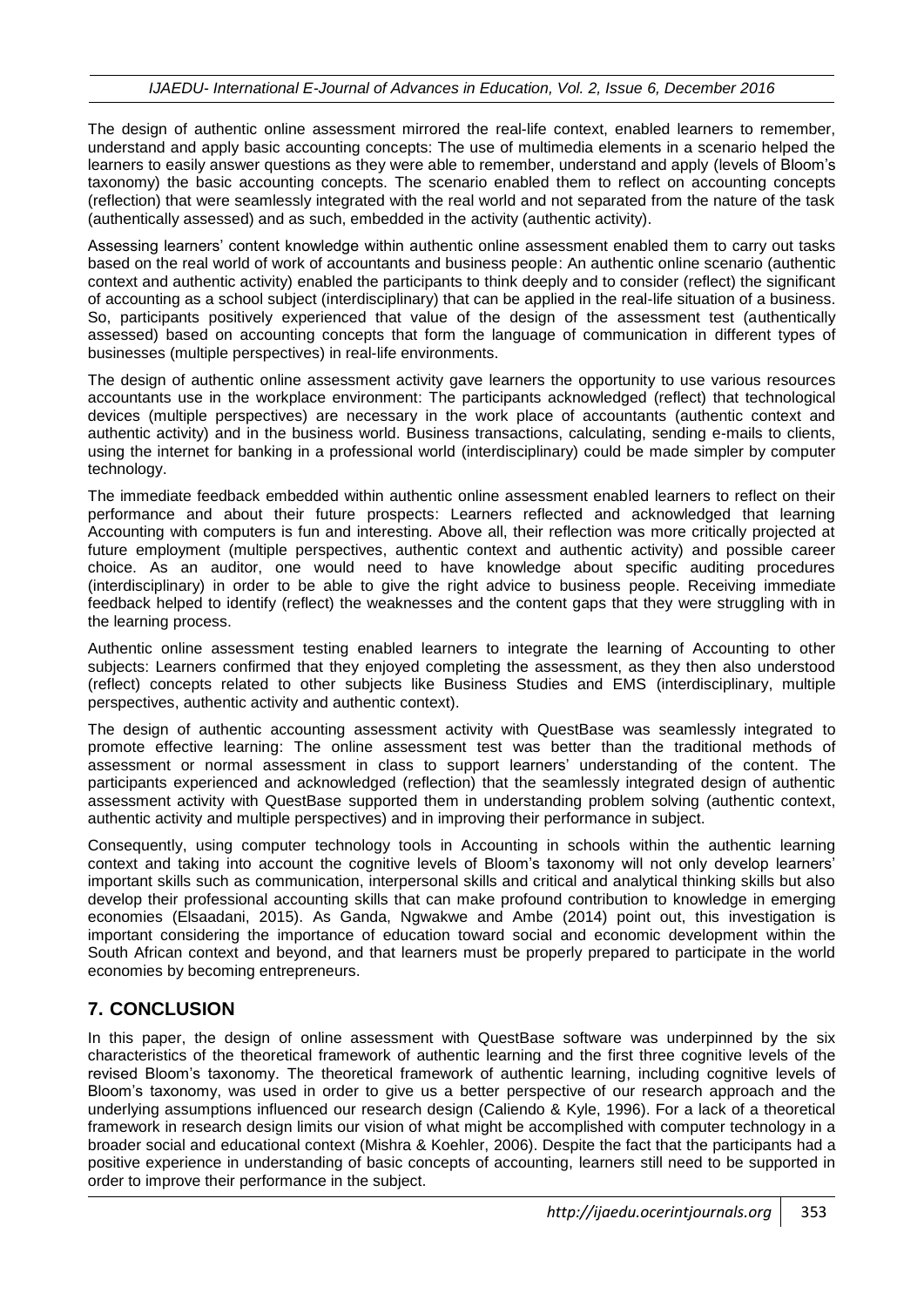### **8. LIMITATIONS**

Limitations in this study are firstly, that due to the limited time the participants had to complete the assessment test only six characteristics of authentic learning were used out of a possible 10. The other four characteristics that were not included are authentic activity investigated and produced over a sustained period of time; authentic products to be produced collaboratively; authentic activity with polished products and authentic activity with diversity of outcome (Herrington & Oliver, 2000). Secondly, only the first three cognitive levels of the revised Bloom's taxonomy were used in this study, and not the other three levels, namely analysing, evaluating and creating, which could have shed light on the depth of learners' understanding of the basic content knowledge. Lastly, if learners had initially been taught through characteristics of authentic learning, their experiences could have been significantly different about their understanding of basic accounting content knowledge with computer technology (QuestBase).

Based on the above limitations of this study, a further research could be done that will use all the 10 characteristics of authentic learning, including all the six cognitive levels of the revised Bloom's taxonomy in the design of assessment test in order to have a deeper insight into the participants' experiences of an authentic online assessment test in the understanding of basic accounting content knowledge.

### **REFERENCE LIST**

- Acs, Z & Storey, D. (2004). Introduction: Entrepreneurship and Economic Development. *Regional Studies*, 38 (8).
- Al-Amri, S. (2009).Computer-based testing vs. paper-based testing: establishing the comparability of reading tests through the evolution of a new comparability model in a Saudi EFL context. Unpublished doctoral dissertation. University of Essex, England.
- Al-Bataineh, A, Anderson, S, Toledo, C & Wellinski, S. (2008). A study of technology integration in the classroom. *International Journal of Instructional Media*, 35 (4).
- Anderson, L & Krathwohl, D.A. (2001). Taxonomy for learning, teaching and assessing: A revision of Bloom's Taxonomy of Educational Objectives. New York: Longman.
- Baleni, Z.G. (2015). Online formative assessment in higher education: Its pros and cons. *The Electronic Journal of e-Learning*, 13 (4).
- Biggs, J & Tang, C. (2011).Teaching for Quality Learning at University. Maidenhead: Open University Press.
- Bojuwoye O, Moletsane M, Stofile S, Moolla, N & Sylvester, F. (2014). Learners' experiences of learning support in selected Western Cape schools. *South African Journal of Education*, 34 (1).
- Bryman, A. (2004). Social research methods (2nd ed.). New York: Oxford University Press.
- Caliendo, S. M & Kyle, W. C. (1996). Editorial: Establishing the theoretical frame. *Journal of Research in Science Teaching*, 33 (3).
- Craig, T.S. (2016). The role of expository writing in mathematical problem solving. *African Journal of Research in Mathematics, Science and Technology Education*, 20 (1).
- Crittenden, C.A & Crittenden, W.F. (2014). The accounting profession's role in corporate governance in frontier markets: A research agenda. *Organizations and Markets in Emerging Economies*, 5 (5).
- Department of Basic Education. (2011). National Curriculum Statement. Curriculum and Assessment Policy Statement, Accounting. Further Education and Training Phase Grades 10-12. South Africa. Pretoria: Government Printer.
- Department of Education. (2003). National Curriculum Statement Grades 10-12 (General) Accounting. Pretoria: Government Printer.
- Department of Basic Education. (2015). National Senior Certificate Examination 2015, Diagnostic Report. Pretoria: Government Printer.
- Department of Education. (2007). Guidelines for Teacher Training and professional Development in ICT. South Africa, Pretoria Government Printer.
- Department of Education. (2004). White Paper on e-Education: Transforming Learning and Teaching through Information and Communication Technologies. Pretoria: Government Printers.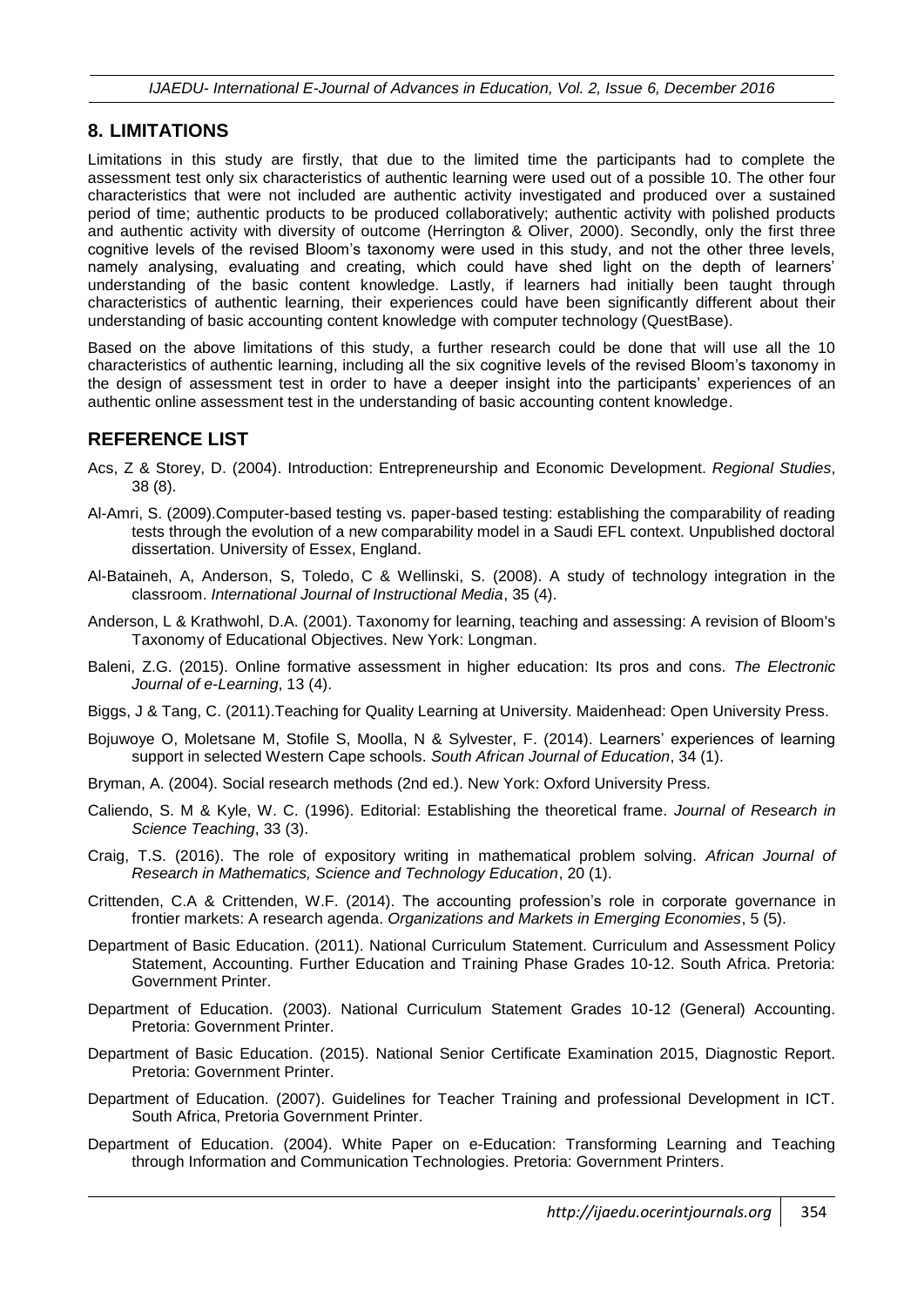- Draper, S. W. (2009). Catalytic Assessment: Understanding how MCQs and EVS can Foster Deep Learning*. British Journal of Educational Technology*, 40 (2).
- Elsaadani, M. (2015). Information and Communication Technology skills' sufficiency of Egyptian accounting graduates. *International Journal of Advanced Information Technology*, 5 (1/2).
- Ganda, F, Ngwakwe, C.C & Ambe, C.M. (2014). Independent Research and a Deep Approach to Learning of Accounting Concepts. *Students' View*, 5 (6).
- Hale, S & Napier, J. (2013). Interpreting research methods: A practical resource. London: Bloomsbury.
- Herrington, A & Herrington, J. (2006). What is an authentic learning environment? In A. Herrington & J. Herrington (eds), Authentic learning environments in higher education. Hershey, PA: Information Science Publishing.
- Herrington, J & Kervin, L. (2007). Authentic learning supported by technology: 10 suggestions and cases of integration in classrooms. *Educational Media International*, 44 (3).
- Herrington, J & Oliver, R. (2000). An instructional design framework for authentic learning environments. *Educational Technology Research and Development*, 48 (3).
- Jadama, L.M. (2014). Impact of subject matter knowledge of a teacher in teaching and learning process. *Middle Eastern & African Journal of Educational Research*, 7 (1).
- Jameel, S.H & Hamdan, A. (2015). Effects of student's attendance on accounting student's performance. *International Journal of Business and Management Review*, 3 (5).
- Jonassen, H & Reeves, T.C. (1996). Learning with technology: Using computers as cognitive tools. In DH Jonassen (Ed.), Handbook of research for educational communications and technology, (1st ed.). New York: Macmillan.
- Kearsley, G. (2000). Online Education: Learning and Teaching in Cyberspace. Toronton, ON: Wadsworth.
- Kuhn, C, Alonzo, A.C & Zlatkin-Troitschanskaia, O. (2016). Evaluating the pedagogical content knowledge of pre- and in-service teachers of business and economics to ensure quality of classroom practice in vocational education and training. *Empirical Research in Vocational Education and Training*, (8) 5.
- Letshwene, M.J. (2014). Improving grade 10 accounting teachers' competencies in the Ekurhuleni District of the Gauteng Province. Unpublished MEd dissertation. Pretoria: University of South Africa.
- Leung, S. F, Mok, E & Wong, D. (2008). The Impact of Assessment Methods on the Learning of Nursing Students. *Nurse Education Today*, 28 (6).
- Manda, D.C. (2014). An Investigation on the Shortage of Accounting Teachers and Its Effect on High Schools Pass Rates in Vhembe District Limpopo Province, South Africa. *Kamla-Raj - J Soc Sci,* 41(3).
- Mantei, J & Kervin, L.K. (2009). "Authentic" learning experiences: what does this mean and where is the literacy learning? In Moult, A (eds), Bridging Divides: National Conference for Teachers of English and Literacy, 2009, p 1-16, Hobart, Australia: Australian Association for Teaching of English/Australian Literacy Education Association.
- Maton, K. (2011). Theories and things: The semantics of disciplinarity. In F. Christie & K. Maton (eds.), Disciplinarity: Functional linguistics and sociological perspectives (pp. 62–84). London: Continuum.
- Mishra, P & Koehler, M.J. (2006). Technological Pedagogical Content Knowledge: A Framework for Teacher Knowledge. *Teachers College Record*, 108 (6).
- Modise, A.M. (2016).Pedagogical Content Knowledge Challenges of Accounting Teachers. *Kamla-Raj - Int J Edu Sci*, 13(3).
- Myers, L.P. (2016). Knowledge structures and their relevance for teaching and learning in introductory financial accounting. *South African Journal of Accounting Research*, 30 (1).
- Ngwenya, J.C & Maistry, S.M. (2012).Teaching and assessment in accounting: An exploration of teachers' experiences in a rural KwaZulu-Natal school. *Journal of Social Sciences*, 33 (1).
- Nkhoma, M, Lam, T, Richardson, J, Kam, K & Lau, K. H. (2016). Developing case-based learning activities based on the revised Bloom's Taxonomy. Informing Science & IT Education Conference (In SITE) 2016, 85-93. Available at http://www.informingscience.org/Publications/3496. Accessed 28 August 2016.